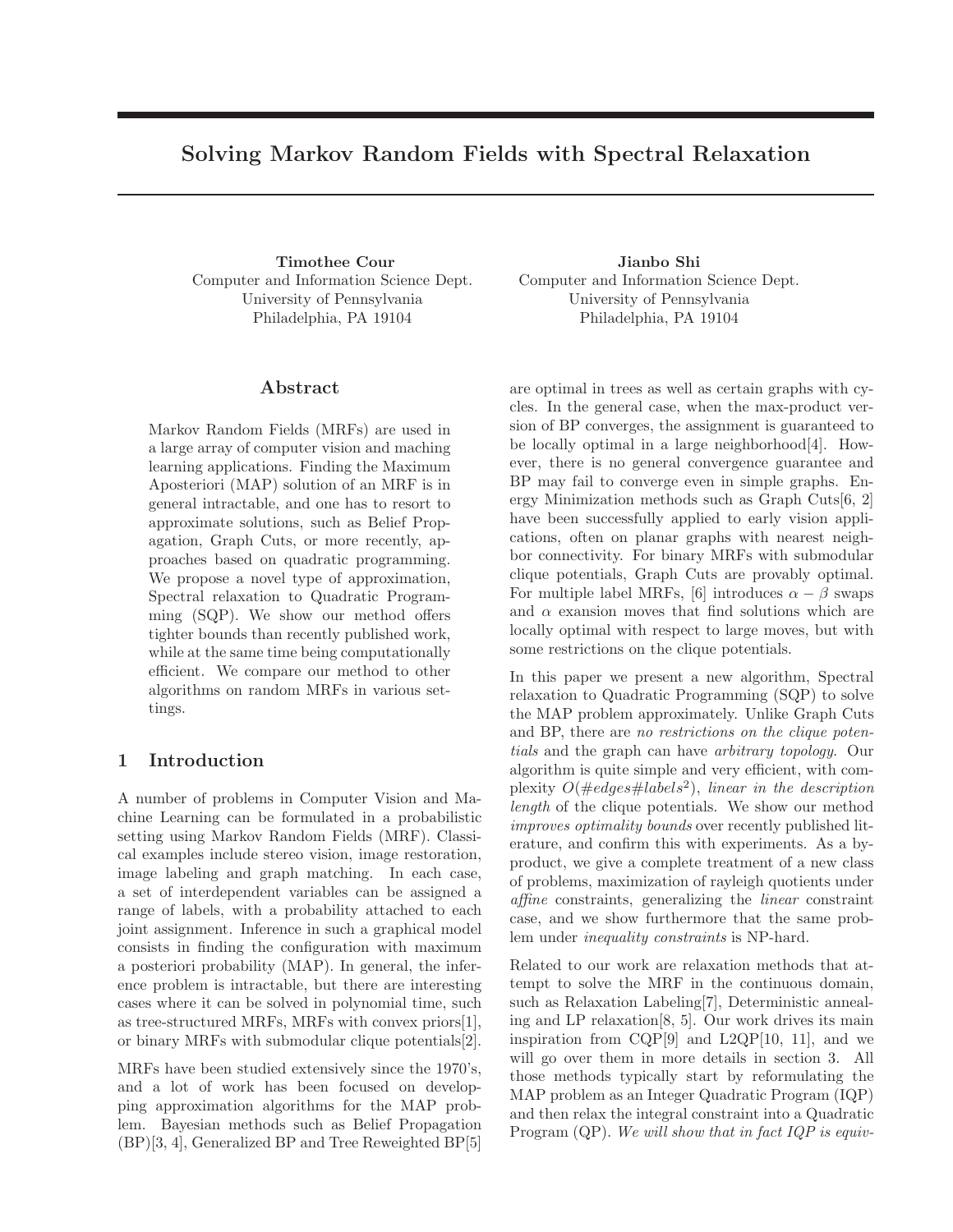alent to QP, under more general conditions than was recently established in[9, 11]. The resulting QP is usually non-convex and NP-hard, and further approximations are needed, which is the goal of all those methods.

The paper is organized as follows. Section 2 formulates the MAP-MRF problem and shows how to reduce it to a Quadratic Program (QP). Section 3 summarizes the approximation algorithms that try to solve the QP. Section 4 introduces our new Spectral relaxation to Quadratic Programming (SQP) algorithm. We analyse its optimality guarantees and properties in sections 5 and 6 and report experiments in section 7.

## 2 Problem formulation and preliminaries

General MRF formulation We review here the general MRF formulation with unary and binary clique potentials<sup>1</sup>. Let G be an undirected graph with n vertices or sites, and edge set  $E$ . We attach to each vertex *i* a random variable  $X_i \in \{1, ..., k\}^2$ , designing the state of that site. A set of binary and unary potential functions  $\Psi_{ij}$  and  $\Phi_i$  determine compatibility of assignments of neighboring or individual vertices. The joint distribution represented by the MRF is:

$$
P(X) = \frac{1}{Z} \prod_{ij \in E} \Psi_{ij}(X_i, X_j) \prod_i \Phi_i(X_i), \qquad (1)
$$

where Z is a constant. The Maximum Aposteriori (MAP) inference problem is to maximize  $P(X)$  over all possible joint assignments  $X \in \{1, ..., k\}^n$ .

### 2.1 IQP formulation

We show here how to rewrite the MAP problem as an Integer Quadratic Programming (IQP), which is easier for us to deal with. Let  $x_{ia} \in \{0,1\}$  be a binary random variable with  $x_{ia} = 1$  iff  $X_i = a$ . We concatenate each  $x_{ia}$  as a vector  $x = (x_{ia})$ . Since each site can take a single state, we have the constraint  $\sum_{a} x_{ia} = 1$ , which we can rewrite as a linear constraint  $Cx = 1$  for a certain matrix C. Next, we introduce the  $nk \times nk$  matrix W as  $W_{iajb} = \log \Psi_{ij}(a, b)$  (if  $ij \notin E, W_{iajb} = 0$ ), and the  $nk \times 1$  vector V as  $V_{ia} = \log \Phi_i(a)$ . WLOG, we can assume  $W$  symmetric. With these notations,  $\log P(X) = \sum_{ij \in E} W_{iajb} x_{ia} x_{jb} + \sum_i V_{ia} x_{ia} + constant$ and the MAP problem becomes:

max  $\epsilon(x) = x^{\mathsf{T}} W x + V^{\mathsf{T}} x$ , s.t.  $Cx = 1, x \in \{0, 1\}^{nk}$ (2)

<sup>1</sup>General MRFs can be converted to that form, see [12]

2 It is straightforward to extend our results to the case of site-dependent variable number of labels

In general this IQP is NP-hard, and approximate solutions are needed. An interesting yet counterintuitive fact is that we can remove the discrete constraint without changing the problem, as we shall see in the next section. First, let us introduce some notations.

Definitions Let  $\Omega_a = \{x \in \mathbb{R}^{nk} : Cx = 1\}, \Omega_s =$  ${x \in \Omega_a : x \ge 0}, \Omega_d = \Omega_a \cap \{0,1\}^{nk}$ . Note,  $\Omega_d$ denotes the feasible (discrete) points of the IQP, and  $\Omega_a, \Omega_s$  are relaxations of  $\Omega_d$  (using resp. *affine* subspace and the standard *simplex*).

#### 2.2 QP relaxation

The QP relaxation relaxes the set  $\Omega_d$  to  $\Omega_s$  in (2):

$$
\max \quad \epsilon(x), \quad \text{s.t.} \quad Cx = 1, 0 \le x \le 1 \tag{3}
$$

We extend in the following proposition some recent results from [11, 9], which only considered the case  $W_{iaib} = 0, \forall i, a, b.$  Terms of the form  $W_{iaib}, a \neq b$ have no effect on the original IQP, but they affect the solution of the *relaxed* QP, thus giving us an additional degree of freedom. This proposition will be used later on to prove our optimality bounds.

### Proposition 2.1 (QP is equivalent to IQP)

Suppose  $W_{iaia} \geq 2W_{iaib} \ \forall a \neq b$ , all other entries in W being unconstrained. Then from any  $x \in \Omega_s$ , we can construct efficiently  $x_d \in \Omega_d$  such that  $\epsilon(x_d) \geq \epsilon(x)$ . As a corollary,  $\max_{x \in \Omega_s} \epsilon(x) = \max_{x_d \in \Omega_d} \epsilon(x_d)$  and  $(3)$  is equivalent to  $(2)$ .

In the rest of the paper, we assume WLOG that the condition  $W_{iaia} \geq 2W_{iaib} \ \forall a \neq b \ \text{is always met, since}$ it is easy to see that terms of the form  $W_{iaib}, a \neq b$ don't affect the IQP (2).

Proof of proposition 2.1 The proof uses a construction similar to ICM (Iterative Conditional Modes)[13], but requires special treatment for terms of the form  $W_{iaib}$ . Let  $y^0 = x$ , and, for  $t =$ 1..*n* let  $y_{ia}^t = y_{ia}^{t-1}$  except for  $i = t$ : let  $v_a =$  $2\sum_{(j,b)\neq (t,a)} W_{tajb}$   $y_{jb}^{t-1} + W_{tata}$   $y_{ta}^{t-1} + V_{ta}$  and  $c =$  $\arg \max_a v_a$ . We take  $y_{tc}^t = 1$  and  $y_{ta}^t = 0$  for  $a \neq c$ . One can verify that  $\epsilon(y^t) \geq \epsilon(y^{t-1})$ . The only non-trivial thing to see is that  $2\sum_{b\neq c}W_{tctb}$   $y_{tb}^{t-1}$  +  $W_{tctc}$   $y_{tc}^{t-1} \leq W_{tctc}$  because of the hypothesis and the fact that all  $y^t \in \Omega_s$ . Finally, we take  $x_d :=$  $y^{(n)} \in \Omega_d$ . The corollary comes from the fact that  $\max_{\Omega_s} \epsilon \geq \max_{\Omega_d} \epsilon \square$ 

In general, solving the QP is still NP-hard. We briefly review a few recent approximation algorithms, before presenting our own contribution to the problem.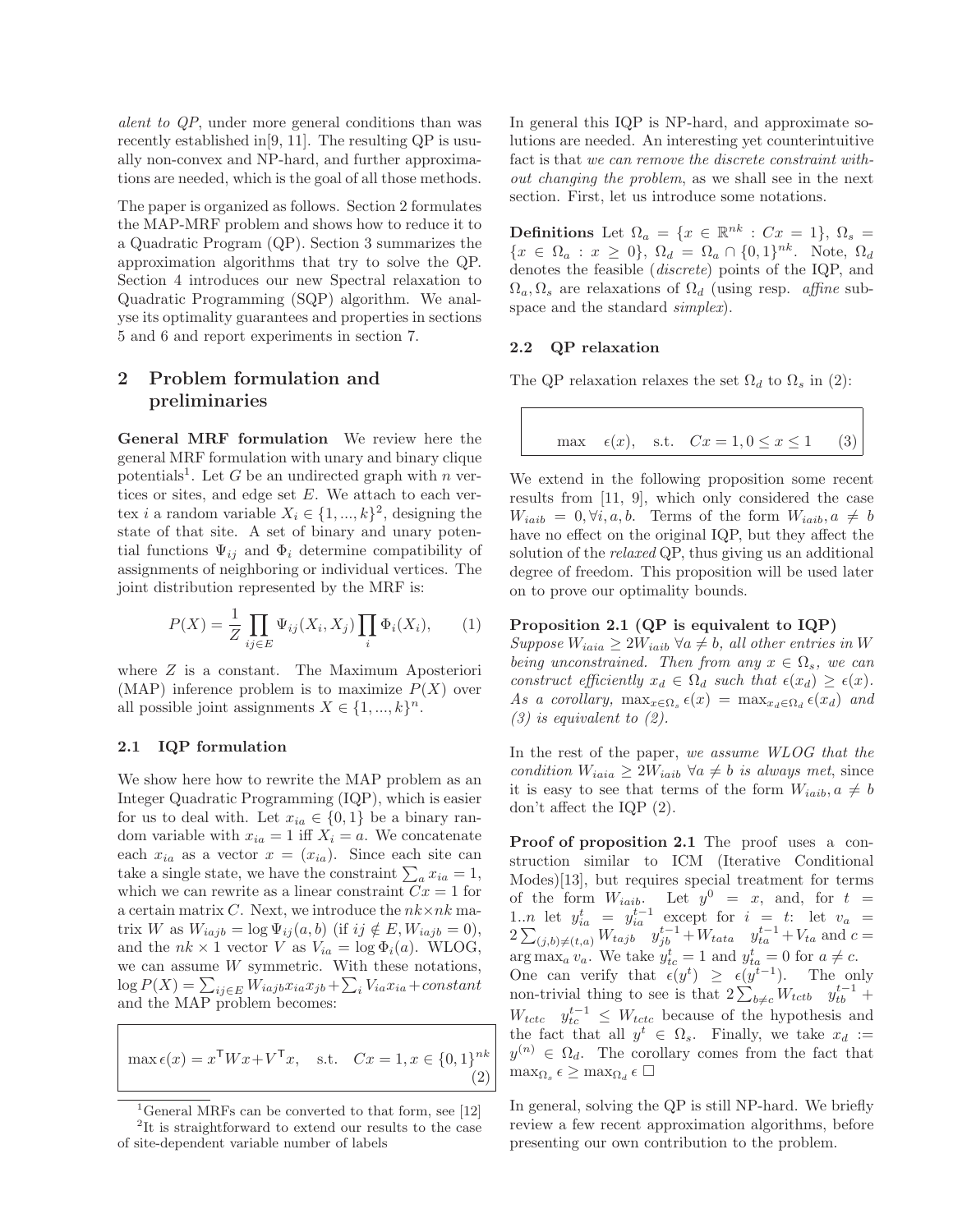## 3 Previous Work to approximate the Quadratic Program

We present here recent attempts to solve the QP (3) that are most relevant to our work.

Linear relaxations: LP, SDP, SOCP The QP can be rewritten as a (linear) matrix inner product:  $x^{\mathsf{T}}Wx + V^{\mathsf{T}}x = \langle X, W_{eq} \rangle$  where  $X = [x; 1][x; 1]^{\mathsf{T}}$  is constrained to be rank 1 (as well as additional affine constraints). The  $\mathbf{LP}$  relaxation [8, 5] approximates the non-convex rank 1 constraint by affine local consistency constraints. The authors show its relation to tree-reweighted belief propagation, and state conditions for optimality. The SDP relaxation [14] attempts to find a tighter relaxation by approximating  $X = [x; 1][x; 1]^\mathsf{T}$  to  $X \succeq [x; 1][x; 1]^\mathsf{T}$ , but suffers from expensive SDP solvers. The **SOCP** relaxation [15] proposes a more efficient method than SDP by further relaxing  $X \succeq [x; 1][x; 1]^\mathsf{T}$  to  $\langle X, S \rangle \succeq [x; 1]^\mathsf{T} S[x; 1]$  for a suitable choice of symmetric matrices  $S \in \mathbb{S}$ . Note, all these methods suffer from the fact that the number of variables is squared (although SOCP can reduce this number for certain types of MRFs).

Quadratic relaxations: L2QP and CQP In [9], the authors approximate the QP with a Convex relaxation (CQP) by replacing  $(W, V)$  with  $(W$  $diag(D), V + D$ ) where  $D = W1$  for example makes  $W - diag(D) \preceq 0$ . The resulting program can be solved in polynomial time. In [10, 11], the constraint  $\sum_{a} x_{ia} = 1$  is relaxed to the L2 constraint  $\sum_{a} x_{ia}^2 = 1$ . This L2 relaxation to the QP  $(L2QP)$  allows for exact optimization of the resulting program when  $W, V$  are nonnegative, even though the problem is non-convex. The authors map the solution back to the simplex  $\Omega_s$ before discretizing it.

## 4 Spectral Relaxation to the Quadratic Program (SQP)

We introduce here our main contribution, which is a Spectral Relaxation to the QP (denoted as SQP). One of the fundamental difficulties tackled by all the above methods is the non-convexity of the QP, either in the form of the rank 1 constraint or in the form of the objective. Our work is most closely related to L2QP, in that we still optimize a non-convex cost function, but instead of modifying the constraint we modify the cost function. The SQP relaxation is defined as follows:

$$
\max \epsilon_S(x) = \frac{x^{\mathsf{T}} W x + V^{\mathsf{T}} x}{x^{\mathsf{T}} x + \beta}, \quad \text{s.t.} \quad C x = 1
$$
\n(4)

where  $\beta > 0$  is a constant discussed later. Intuitively the normalization  $x^Tx$  will encourage "flatter" solutions, helping to enforce the constraint  $x \in [0, 1]$ . As we will see, a good choice of  $\beta$  will give a solution that is as "spread out" as possible while satisfying  $x \in [0, 1]$ .

The advantages of this formulation are three-fold: 1) the optimum of SQP is provably close to the optimum of IQP, with the same optimal discrete solutions as we will see. 2) the SQP can be solved very efficiently, inheriting the speed and scalability of spectral methods, and 3) the SQP has a closed form solution in terms of eigenvector of a certain matrix. This property is quite unique, and among other things would allow one to perform perturbation analysis on the relaxed solution. Before we proceed we need a few more definitions.

**Definitions** Let  $x^* \in \Omega_d$  be an optimal solution of (2) and  $\epsilon^* = \epsilon(x^*)$ . Let  $x_S \in \Omega_a$  be an optimal solution of (4) and  $\epsilon_S^* = \epsilon_S(x_S)$ . Note,  $\beta$  is implicit in this short-hand notation. Let  $E[W]$  denote the average of the elements in W.

### 4.1 How good is the approximation ?

This question is a central focus of our paper, and we will derive optimality bounds for the relaxed and discretized solutions. Section 5 will improve those bounds by taking into account statistics of the input matrices.

### Proposition 4.1 (Initial bounds)

$$
\forall x \in \Omega_d, \quad \frac{1}{n+\beta} \epsilon(x) = \epsilon_S(x)
$$
  

$$
\forall x \in \Omega_s, \quad \frac{1}{n+\beta} \epsilon(x) \le \epsilon_S(x) \le \frac{1}{n/k + \beta} \epsilon(x)
$$
  

$$
\forall x \in \Omega_a, \qquad \epsilon_S(x) \le \frac{1}{n/k + \beta} \epsilon(x)
$$

**Proof**  $\forall x \in \Omega_d$ ,  $\sum_a x_{ia}^2 = \sum_a x_{ia} = 1$  so  $x^T x = n$ .  $\forall x \in \Omega_a, 1 = (\sum_a x_{ia})^2 \leq k \sum_a x_{ia}^2$  so  $x^Tx \geq n/k$ .  $\forall x \in \Omega_s, \sum_a x_{ia}^2 \leq \sum_a x_{ia} = 1$  so  $x^{\dagger}$ <sup>x</sup> $x \leq n$ 

The first equation shows that the IQP and the SQP have the same optimal discrete solutions. The second equation shows that on  $\Omega_s$ , SQP approximates QP by a factor  $\leq \frac{n/k+\beta}{n+\beta}$  $\frac{n}{n+\beta}$ . The next proposition states one of our main results, giving bounds for the MAP problem.

Proposition 4.2 (Data-independant lower bound)  $\epsilon(x_S) \geq \frac{x_S^\mathsf{T} x_S + \beta}{n + \beta} \epsilon^* \geq \frac{n/k + \beta}{n + \beta}$  $\frac{f(k+\beta)}{n+\beta} \epsilon^*$ , plotted in figure 1. Corollary: when  $x_S \geq 0$ , we can efficiently find some  $y \in \Omega_d$  with  $\epsilon(y) \geq \frac{n/k+\beta}{n+\beta}$  $\frac{1}{n+\beta}\epsilon^*.$ 

**Proof** By definition of  $x_S$ ,  $\epsilon_S(x^*) \leq \epsilon_S(x_S)$ , leading to the first part with similar arguments as in proposition 4.1. The corollary comes from  $x_S \geq 0 \Rightarrow x_S \in \Omega_s$ , and we can apply proposition  $2.1\Box$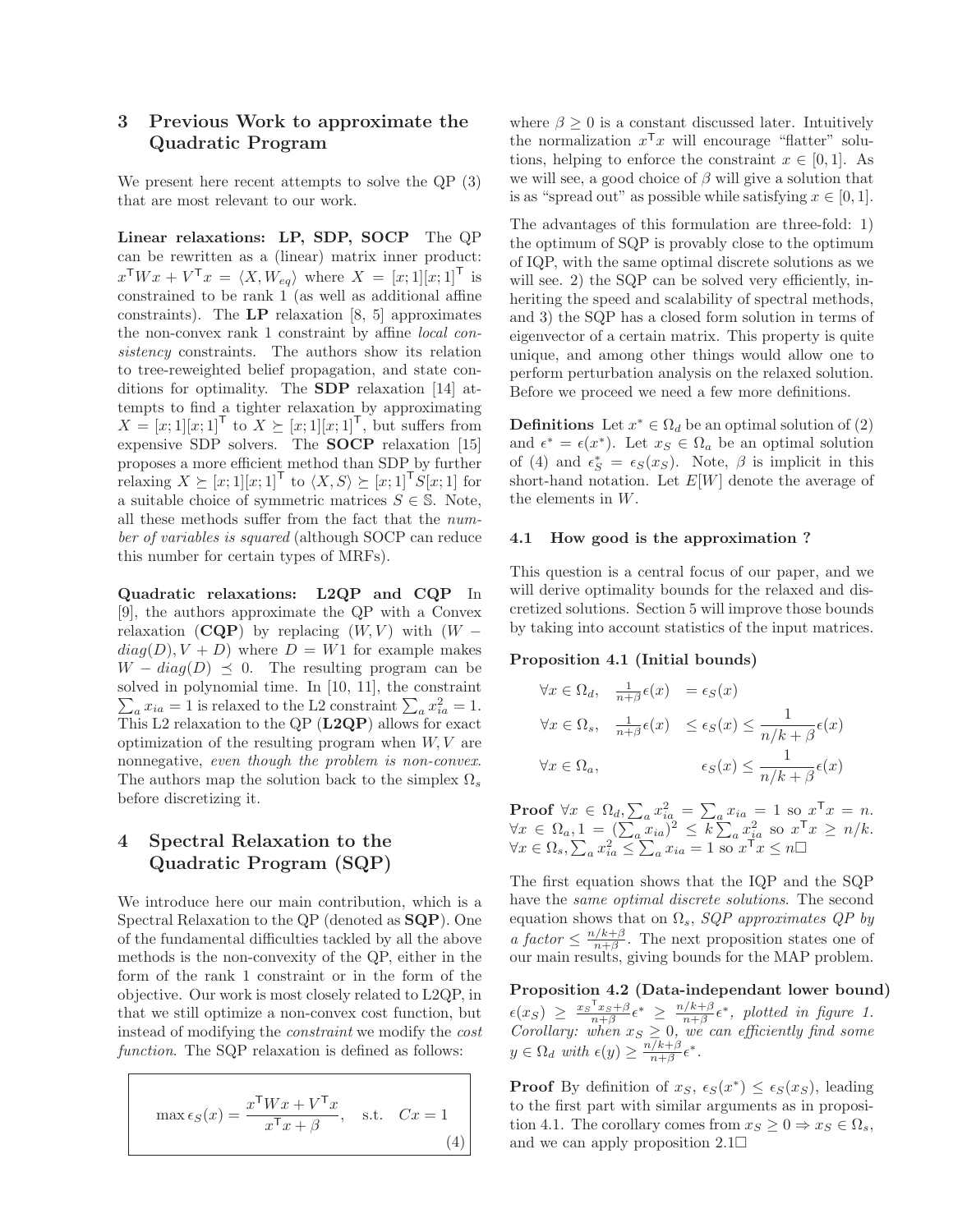

Figure 1: Data independent lower bounds. x-axis:  $\beta/n$  with  $n = 100$  (see text). y-axis: lower bound  $f(\beta,n,k) = \frac{n/k+\beta}{n+\beta} \geq \frac{\beta}{n+\beta}$  on the ratio  $\epsilon(x_S)/\epsilon^*$ . The dotted line indicates the corresponding bound  $f_{L2QP}(n,k) = \frac{1}{k}$  from [11].

Let  $\beta_{max}$  be the maximal element such that  $\beta \leq$  $\beta_{max} \implies x_S \geq 0$  (its existence is discussed later). When  $\beta$  goes from 0 to  $\beta_{max}$ , the lower bound improves because  $(z, \beta) \mapsto \frac{z+\beta}{n+\beta}$  increases in both its arguments when  $\beta \geq 0, z \in [n/k, n]$ , and  $x_S^{\mathsf{T}} x_S \in [n/k, n]$ increases with  $\beta$ . Therefore the best bound is obtained for  $\beta_{max}$ . In practice, however, we can tolerate some slack ( $x<sub>S</sub>$  close to nonnegative), a  $\beta$  slightly superior to  $\beta_{max}$  will result in better discretized solutions.

By the results above, if we could include the constraint  $x \geq 0$  to the SQP (4) and increase  $\beta$ , we could get feasible solutions arbitrary close to the optimum, but unfortunately that's NP-hard as we show here:

Theorem 4.3 (Solving for eigenvectors under *inequality* constraints is NP-hard) Let  $A, B, c$ be arbitrary matrices of size nn,  $mn, m \times 1$ . Unless  $P = NP$ , there is no Polynomial Time Approximation Scheme (PTAS) for the following problem:

$$
\max \frac{x^{\mathsf{T}} A x}{x^{\mathsf{T}} x}, \quad s.t. \quad Bx \le c,\tag{5}
$$

Proof see appendix. The proof is constructive and derives a solution to the IQP from the above problem.

Conditions to guarantee  $x_S \geq 0$ . When  $W, V$  are nonnegative and  $\beta$  is small enough w.r.t.  $\beta$  (defined in section 4.2), for example 0, we observed empirically that  $x_S \geq 0$  is almost always satisfied. In fact, one can show that  $\forall \beta \geq 0, \exists \alpha \in \mathbb{R} \text{ s.t. } x_{\beta} \geq 0 \text{ when we replace }$ 

W by  $W + \alpha 11^{\mathsf{T}}$ . In future work, it would be interesting to find reasonably tight sufficient conditions as well as an estimate of  $\beta_{max}$ .

## 4.2 Getting the best upper bound on  $\epsilon^*$

From proposition 4.2,  $\epsilon^* \leq \frac{n+\beta}{x_S^\top x_S}$  $\frac{n+\beta}{x_S^\mathsf{T} x_S + \beta} \epsilon(x_S)$ , giving a family of upper bounds, one for each  $\beta$ . Note, the nonnegativity of  $x<sub>S</sub>$  is *irrelevant* for getting upper bounds, so we seek the optimal  $\beta_{opt}$  that will *minimize the up*per bound. The following heuristic approximates  $\beta_{opt}$ :

$$
\beta_{opt} \approx \hat{\beta} = n^2 E[W]/\epsilon_S^{W,0*}
$$
 (6)

where  $\overline{W} = W - E[W]11^{\mathsf{T}}$  is zero-mean (see Definitions), and  $\epsilon_S^{W,\beta}(x) = \frac{x^{\mathsf{T}} W x + V^{\mathsf{T}} x}{x^{\mathsf{T}} x + \beta}$   $\forall W, \beta$ . We experimentally justify this expression in the results section. We verified empirically that  $\hat{\beta}$  predicts the optimum  $\beta_{opt}$  within a factor 5%.

The fact that we can get both lower bounds and upper bounds is a distinguishing feature of our method. We can combine in practice excellent pairs of upper bounds and lower bounds: when  $W, V$  are nonnegative, the discrete solution we obtain is typically withing a factor  $> 0.8$  of the upper bound we get (with a different  $\beta$ ).

## 5 Data dependent lower bound

We can get improved bounds if we consider the statistics of the input matrices. We follow a similar procedure as in [11]. Suppose, WLOG, that the indexes have been permuted such that the optimal assignment verifies  $\forall i, x_{i1}^* = 1$  and 0 otherwise. In this section we assume WLOG that  $W, V$  are nonnegative (adding a constant to  $W$  and  $V$  will not change the MAP solution, so we can assume the original MAP problem verified that property). We also introduce matrix  $M =$  $W + diag(V)$ , which verifies:  $\forall x \in \Omega_s$ ,  $x^{\mathsf{T}} M x \leq \epsilon(x)$ with equality on  $\Omega_d$ . M has the following block structure: 1

$$
M = \begin{bmatrix} M_{1,1} & M_{1,2:k} \\ M_{1,2:k} & M_{2:k,2:k} \end{bmatrix}
$$

 $M_{1,1}$  corresponds to all the correct assignments, and therefore we notice that  $\mathbf{1}^{\mathsf{T}} M_{1,1} \mathbf{1} = x^{* \mathsf{T}} M x^{*} = \epsilon^{*}.$ Let us introduce  $p$  be the largest element in  $[0, 1]$  such that  $pE[M_{1,1}] \leq E[M_{2:k,2:k}], pE[M_{1,1}] \leq E[M_{1,2:k}],$  as in [11].  $p \approx 0$  corresponds to a peaked maximum, while  $p \approx 1$  corresponds to a more uniform distribution. Such  $p$  always exists as we assumed  $W, V$  to be nonnegative. We will prove the following property:

Proposition 5.1 (data-dependent lower bound)  $\epsilon(x_s) \ge f(p, k)\epsilon^*$ , where  $f(p, k) \ge p$  is plotted in figure 2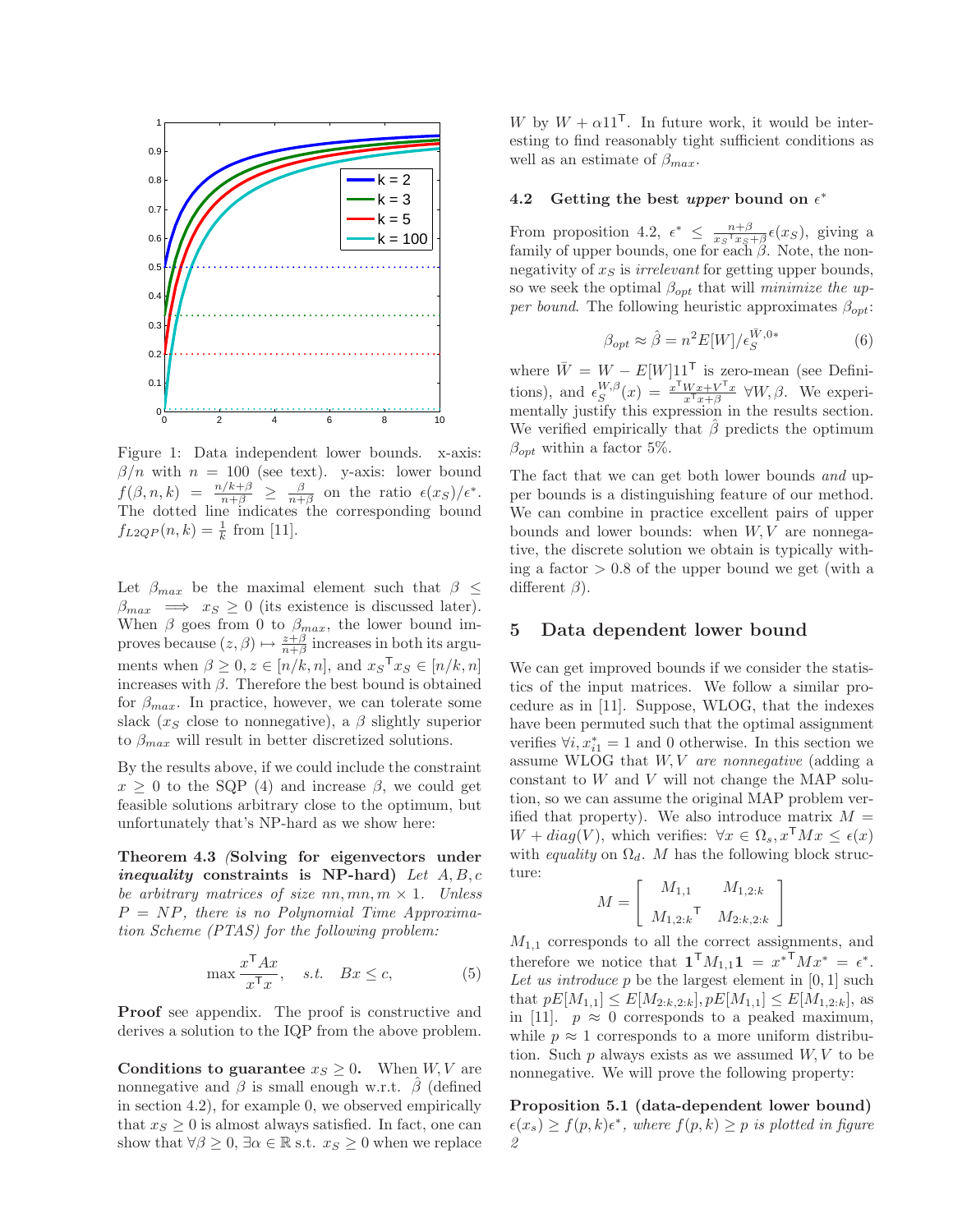We will derive below  $f(p, k)$ . It's precise expression is a little complicated, but we plot  $q \mapsto f(p, k)$  for different values of the number of labels  $k$  in figure 2. When  $k$ is large,  $f(p, k) \sim p$ , which implies that  $\epsilon(x_s) \geq p\epsilon^*$ regardless of the number of labels.

Comparison with L2QP As figure 2 shows, the bound outperforms the one reported in [11], which was  $\epsilon(x_{L2QP}) \geq \frac{1+(k-1)p^2}{p}$  $\frac{(-1)p^2}{k}\epsilon^*$ . For k large this only gives  $\epsilon(x_{L2QP}) \ge p^2 \epsilon^*$ . A more careful analysis would show that L2QP can obtain the same bound as ours, but we could further increase our bound by taking  $\beta$  into account as we did in the previous section.

Comparison with CQP It is interesting to compare this bound to the one in [9], which gave an additive bound for their method  $\epsilon(x_{CQP})$  The following proposition shows that the bound we obtain is better for most values of p, especially when  $k \geq 3$ .

Proposition 5.2 (multiplicative bound for CQP) In the most favorable case for CQP, when p satisfies both  $pE[M_{1,1}] = E[M_{2:k,2:k}]$  and  $pE[M_{1,1}] = E[M_{1,2:k}],$  the additive bound given in [9] can be transformed into the following multiplicative bound:  $\epsilon(x_{CQP}) \geq (\frac{3}{4} - p\frac{k^2-1}{4})\epsilon^*$ , also plotted in figure 2.

**Proof of proposition 5.1** By definition,  $\forall y \in \mathbb{R}$  $\Omega_s$ ,  $\epsilon_S(x_S) \geq \epsilon_S(y)$ ; we need to find a good  $y \in \Omega_s$ which will yield the desired inequality. A natural choice is to consider a  $y$  that puts a larger weight to optimal assignments than non-optimal assignments, as uniformly as possible: we can verify that it leads to  $y_{i1} = 1/(1 + q(k-1))$ , and  $y_{ia} = q/(1 + q(k-1))$  for  $a > 1$  (q is a parameter we will adjust). As before we obtain:

$$
\epsilon(x_S) \ge \frac{n/k + \beta}{y^{\mathsf{T}}y + \beta} \epsilon(y) \ge \frac{n/k}{y^{\mathsf{T}}y} y^{\mathsf{T}} My
$$

because  $x_S^\mathsf{T} x_S \ge n/k$  and  $y^\mathsf{T} y \ge n/k$ , and also by definition of  $M$ . Using the definition of  $y$ , we obtain:

$$
\frac{y^\mathsf{T} M y}{y^\mathsf{T} y} = \frac{\mathbf{1}^\mathsf{T} M_{1,1} \mathbf{1} + 2q \mathbf{1}^\mathsf{T} M_{1,2:k} \mathbf{1} + q^2 \mathbf{1}^\mathsf{T} M_{2:k,2:k} \mathbf{1}}{n(1 + (k-1)q^2)}
$$

From before,  $\mathbf{1}^\mathsf{T} M_{1,1} \mathbf{1} = \epsilon^*$ . Let us now use the definition of  $p$  and the relative sizes of the blocks in  $M$ : the numerator is  $\geq \epsilon^* + 2qp(k-1)\epsilon^* + q^2p(k-1)^2\epsilon^*.$ Combining everything together, we obtain the bound

$$
\frac{\epsilon(x_S)}{\epsilon^*} \ge \frac{q^2 p(k-1)^2 + 2qp(k-1) + 1}{k(1 + (k-1)q^2)}
$$

We now find the  $q^*$  that maximizes the above expression, and set  $f(p, k)$  as the resulting value  $q = q^*$ . We



Figure 2: Data-dependent lower bounds. x-axis:  $p \in$ [0, 1] (see text). y-axis: lower bound  $\epsilon(x_S)/\epsilon^* \geq$  $f(p, k)$ . Thick plain curves: our algorithm SQP; dotted curves curves: bound published for L2QP[11]; dashed curves: CQP.

spare the reader with some tidy calculus and summarize the main result: the above expression has a unique global maximum

$$
q^* = \frac{h + \sqrt{4p^2 + h^2}}{2(h+1)},
$$
 with  $h = p(k-1) - 1$ 

It satisfies  $q^* \in [0,1]$  and  $q^* \to 1$  when  $k \to \infty$  (corresponding to our intuition), with  $f(p, k) \sim p$  at ∞

Proof of proposition 5.2 see appendix

### 6 Algorithm and Analysis

### 6.1 Computational Solution for the SQP

We explain here how to solve  $(4)$ . For the sake of generality, and since it doesn't change the procedure, let us assume here that  $W, V, C, b$  are arbitrary matrices of size resp.  $N \times N$ ,  $N \times 1$ ,  $M \times N$  and  $M \times 1$   $(M, N > 1)$ . Also, let  $\alpha \in \mathbb{R}$  and  $\beta > 0^3$ . We solve the following program, exactly:

$$
\max \quad \frac{x^{\mathsf{T}}Wx + V^{\mathsf{T}}x + \alpha}{x^{\mathsf{T}}x + \beta} \quad \text{s.t.} \quad Cx = b \tag{7}
$$

<sup>3</sup>The case  $\beta = 0, V = 0, \alpha = 0, b \neq 0$  is treated with a slightly more complex solution, which we omit for brevity.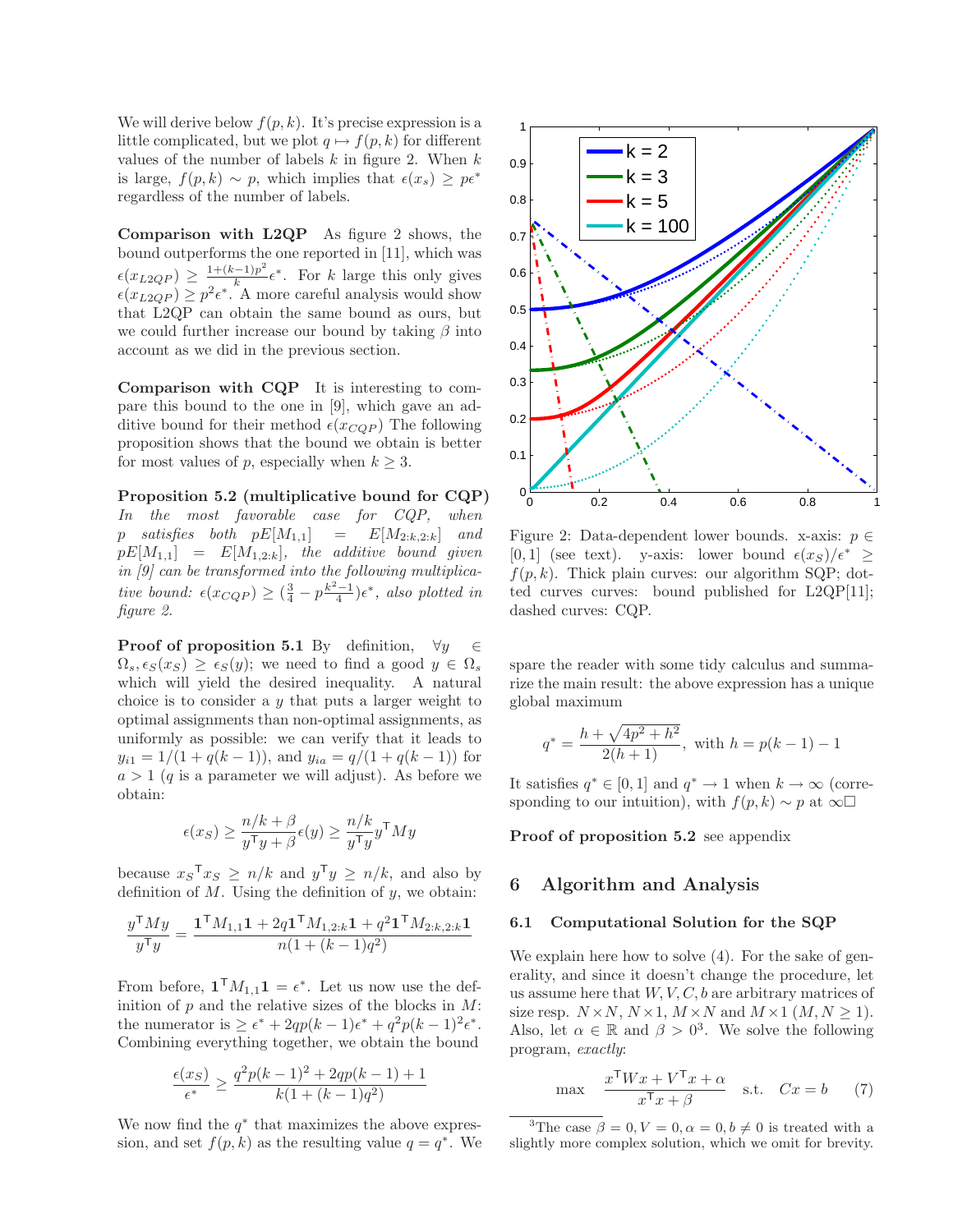Note, the case  $\alpha = 0, \beta = 0, V = 0, b = 0$  has been treated in [16, 17]. We give a more general solution here. W.L.O.G, we can assume W symmetric and C full rank. Let us introduce a new variable  $t \in \mathbb{R}$ ,  $\bar{x} =$  $[x;t] \in \mathbb{R}^{N+1}$ , and the following matrices

$$
\bar{W} = \begin{bmatrix} W & \frac{1}{2}V \\ \frac{1}{2}V^{\mathsf{T}} & \alpha \end{bmatrix}, \bar{D} = \begin{bmatrix} I & 0 \\ 0 & \beta \end{bmatrix}, \bar{C} = \begin{bmatrix} C & -b \end{bmatrix}
$$

We verify that  $(7)$  is equivalent to:

$$
\max \quad \frac{\bar{x}^{\mathsf{T}} \bar{W}\bar{x}}{\bar{x}^{\mathsf{T}} \bar{D}\bar{x}} \quad \text{s.t.} \quad \bar{C}\bar{x} = 0 \tag{8}
$$

The only non-trivial thing to see is that  $\bar{x}^* = [x^*; t^*]$ is an optimum of  $(8) \Leftrightarrow [x^*/t^*;1]$  is an optimum of  $(8)$  ⇔  $x'^* = x^*/t^*$  is an optimum of  $(7)^4$ . Notice the new constraint is linear instead of affine. Next, we get rid of  $\bar{D}$  with a change of variable  $x' = \bar{D}^{1/2}\bar{x}$ ,  $W' = \bar{D}^{-1/2} \bar{W} \bar{D}^{-1/2}, C' = \bar{C} \bar{D}^{-1/2}$ 

max 
$$
\epsilon_1(x') = \frac{x'^T W' x'}{x'^T x'}
$$
 s.t.  $C' x' = 0$ , (9)

Since  $C'$  is full rank as  $C$ , we can apply the results of [16, 17], which compute the Lagrangian: the solution to (9) is given by the leading eigenpair of the system

$$
P_C W' P_C \quad x' = \lambda x',\tag{10}
$$

with  $P_C = I - C^{\prime T} (C^{\prime} C^{\prime T})^{-1} C^{\prime}$ .

## 6.2 Efficient Computation of  $P_C$  in the eigensolver

The previous section showed one could reduce (7) to an eigenvector computation. Although the solution described is sufficient for small problem sizes, it is quite inefficient for larger problems, because one needs to invert  $C'C'^T$ , which is usually a full matrix even if  $C$  is sparse. We show here one can do better. We compute  $C' = \begin{bmatrix} C & -1/\sqrt{\beta}b \end{bmatrix} = \begin{bmatrix} C & b' \end{bmatrix}$  for some b ′ . By applying the Sherman-Morrison formula[18], we have:

$$
(C'C'^{\mathsf{T}})^{-1} = (CC^{\mathsf{T}} + b'b'^{\mathsf{T}})^{-1} = Z - \frac{Zb'b'^{\mathsf{T}}Z}{1 + b'^{\mathsf{T}}Zb'}, \tag{11}
$$

where  $Z = (CC^{\mathsf{T}})^{-1}$ . In the case of SQP, matters are quite simple, and it is easily shown that  $Z = \frac{1}{k}I_n$  if there are k labels per node, and  $Z = diag(\frac{1}{k_i})$  if there are  $k_i$  labels for node *i*.

For arbitrary  $C$  we can still compute  $Z$  efficiently either by computing the  $QR$  decomposition of  $C^{\mathsf{T}}$ , or by computing the Incomplete Cholesky Descomposition of  $CC^{\mathsf{T}}$ . For large problems, we never explicitly form Z, instead we solve two triangular systems at each iteration of an iterative eigensolver.

#### 6.3 Obtaining Discrete Solutions

We need to discretize the continuous solution  $x_S \in$  $\Omega_a$  in order to get an approximate solution. If  $x_S \not\geq 0$ , we map the solution back to the simplex  $\Omega_s$  with the following:  $x^{(0)} = \frac{1}{k} + (x_S - 1/k)/\delta$ ,  $\delta = \max((kx_S^{\max} - 1)/(k - 1), (1 - kx_S^{\min}))$ , as one can check. If  $x_S \geq 0$  we simply take  $x^{(0)} = x_S$ . Now we could use the ICM-like construction given in proof of proposition 2.1 to discretize  $x^{(0)}$  into some y and still get  $\epsilon(y) \geq \epsilon(x^{(0)})$ . However, we get better performance with Relaxation Labeling[7] and other related annealing algorithms. For the sake of comparison, we follow (almost exactly) the same discretization procedure as in [11], which gives good results. It is summarized in the next section, along with the rest of our algorithm.

#### 6.4 Summary of the SQP Algorithm

- 1. Input: clique potentials  $W = (W_{iajb}), V =$  $(V_{ia})$ , of size  $nk \times nk$  and  $nk$ .
- 2. Set  $\beta = \hat{\beta}$  using equaton  $(6)^a$ . Compute the first eigenvector  $x'$  of  $P_C W' P_C$ , then  $\bar{x}$  and finally  $x_S$ , solution of the SQP, as described in sections 6.1 and 6.2.
- 3. Output upper bound  $\epsilon^* \leq \frac{n+\beta}{x_S^\top x_S}$  $\frac{n+\beta}{x_S^\mathsf{T} x_S+\beta}\epsilon(x_S)$
- 4. Initialize  $x^{(0)} := x_S$ . If  $x_S \ngeq 0$ , take  $x^{(0)} :=$  $1/k + (x_S - 1/k)/\delta$
- 5. Discretization step: set  $\theta := \theta_0$  ( $\theta_0 = 0.01$ ) and repeat until convergence
	- (a) set  $v_{ia} := (W x^{(t)} + V)_{ia}$

(b) set 
$$
y_{ia} := \exp(\theta v_{ia}) x_{ia}^{(t)}
$$
, and  $x_{ia}^{(t+1)} :=$   
 $y_{ia} / \sum_b y_{ib}$ 

- (c) set  $\theta := (1 + \tau)\theta$  after updating  $x^{(t+1)}$ for all sites  $(\tau = 0.05)$
- 6. Output  $x^{\text{(nblter)}}$ , replacing in the last iteration step 5b by a non-maximum suppression.

<sup>a</sup>In practice we use  $\beta = \hat{\beta}$  to obtain the upper bound, and a small number ( $\approx$  3) of values  $\beta$  <  $\beta$  to obtain discrete solutions

### 6.5 Computational Cost

The cost of this algorithm is dominated by the computation of the leading eigenvector of (10), which can be computed by the power method or a standard iterative eigensolver such as Lanczos. The cost of each iteration is roughly the cost per matrix-vector operation  $x^{t+1} := P_C(W'(P_C x^t))$ . From section 6.2 it is easily

<sup>&</sup>lt;sup>4</sup>When  $t^* = 0$ , (8) has a solution, unlike (7) which only a diverging sequence of points approximates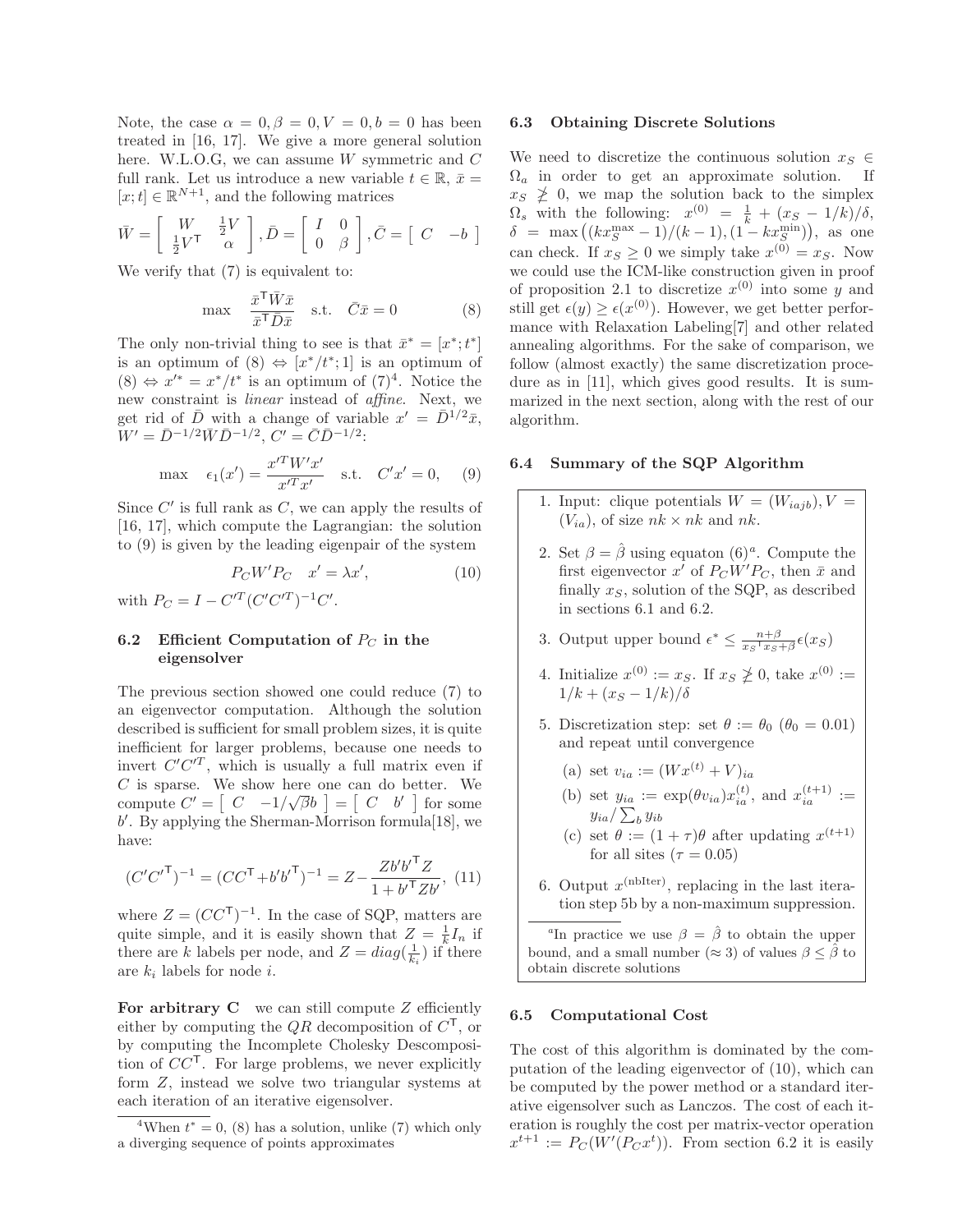

Figure 3: Family of Upper bounds. This plot explains our heuristic for  $\hat{\beta}$  in equation (6). W is a random matrix with  $E[W] = 2$ ,  $n = 20$ ,  $k = 10$ . x-axis:  $\beta/n$ ; y-axis: experimental upper bound. The red curve  $(\alpha = 0)$  shows the upper bound  $\epsilon^* \leq f_{upper}(\beta) =$ <br> $\alpha^{n+\beta} \leq W, \beta^*$  we derived earlier. The optimal upper  $\frac{n+\beta}{x_S^\mathsf{T} x_S+\beta} \epsilon_S^{W,\beta*}$  we derived earlier. The optimal upper bound is reached for  $\beta = \beta_{opt} \approx 2.2n$ . More generally, letting  $W_{\alpha} = W + \alpha 11 \frac{1}{N}$ , we can also show that  $\epsilon^* \le f'_{upper}(\alpha, \beta) = \frac{n+\beta}{x_S \tau_{\mathcal{LS}} + \beta} \epsilon_S^{W_{\alpha}, \beta*} - \alpha n^2$ , and we observe an *affine* relation between  $\alpha$  and  $\beta_{opt}$ . From this, we derive our expression for  $\hat{\beta}$  by considering the initial conditions  $\alpha = -2 = -E[W]$ , when  $\beta_{opt} \approx 0$ .

shown that  $y := P_C x^t$  takes  $O(N) = O(nk)$  operations, giving a total of  $O(nnz(W')) = O(nnz(W)) =$  $O(k^2|E|)$  operations per iteration. Convergence depends on the eigengap and is fast in practice. Setting up a maximum number of iterations, the total algorithm complexity is linear in the problem description length. Note this compares very favorably to other methods discussed so far, and is comparable to the complexity of L2QP.

## 7 Experiments

### 7.1 Upper bound computation

We verify experimentally the heuristic expression of  $\beta$ in equation (6), see figure 3. The plot shows that the upper bound  $f_{upper}(\beta)$  is convex in  $\beta$ , and minimized at some  $\beta = \beta_{opt}$ , which we approximate by noticing the regular spacings of the minima.

#### 7.2 Performance on random MRFs

We compare our SQP algorithm against L2QP, BP, ICM (Iterative Conditional Modes)[13] and Relaxation



Figure 4: Comparison of different algorithms: SQP (ours) against L2QP, BP, ICM and Relaxation Labeling, see text for details. Left plot: x-axis:  $p_{edge} \in$ [0.1..1]. y-axis: energy output by each algorithm after discretization. Parameters:  $n = 50, k = 10$ . Results are averaged over 5 iterations per data point. Right plot: same as left plot, but for each data point we substract the mean of the energies output by all methods, so as to emphasize the differences.

Labeling. Note, to be fair we use exactly the same discretization procedure for all those methods (it will have no effect on ICM and Relaxation Labeling, since those methods already output a discrete solution). That procedure is described in section 6.4.

We study the influence of 1) the density of connections in  $W$ , and 2) the number of labels  $k$  relative to the number of nodes  $n$ . For the sake of comparison, we use the same experimental framework as described in [11], which we recall here very briefly. We generate a set of random MRF problems in which we control the density pedge of connections in W: pedge  $\in [0, 1]$ . The potentials (in their exponential form) are drawn uniformly at random with controlled amplitude. We simulate the effect of variable  $p$  (section 5) by encouraging connections between pairs of nodes with the correct labels (set arbitrarily in advance) to be on average larger then other connections. In figure 4, we set  $n = 50, k = 10$ , and vary  $p_{edge}$  between 0.1 and 1 by increments of 0.1. For each value of  $p_{edge}$ , we generate 5 random MRFs with the correponding parameters, and compute the energy output by each algorithm after discretization. The results are averaged over each of those 5 trials. In figure 5 we repeat this procedure but with  $n = 20, k = 20$ . We observe that results are very simiar to those of L2QP, perhaps a little better. ICM performs worse, followed by either BP or Relaxation Labeling.